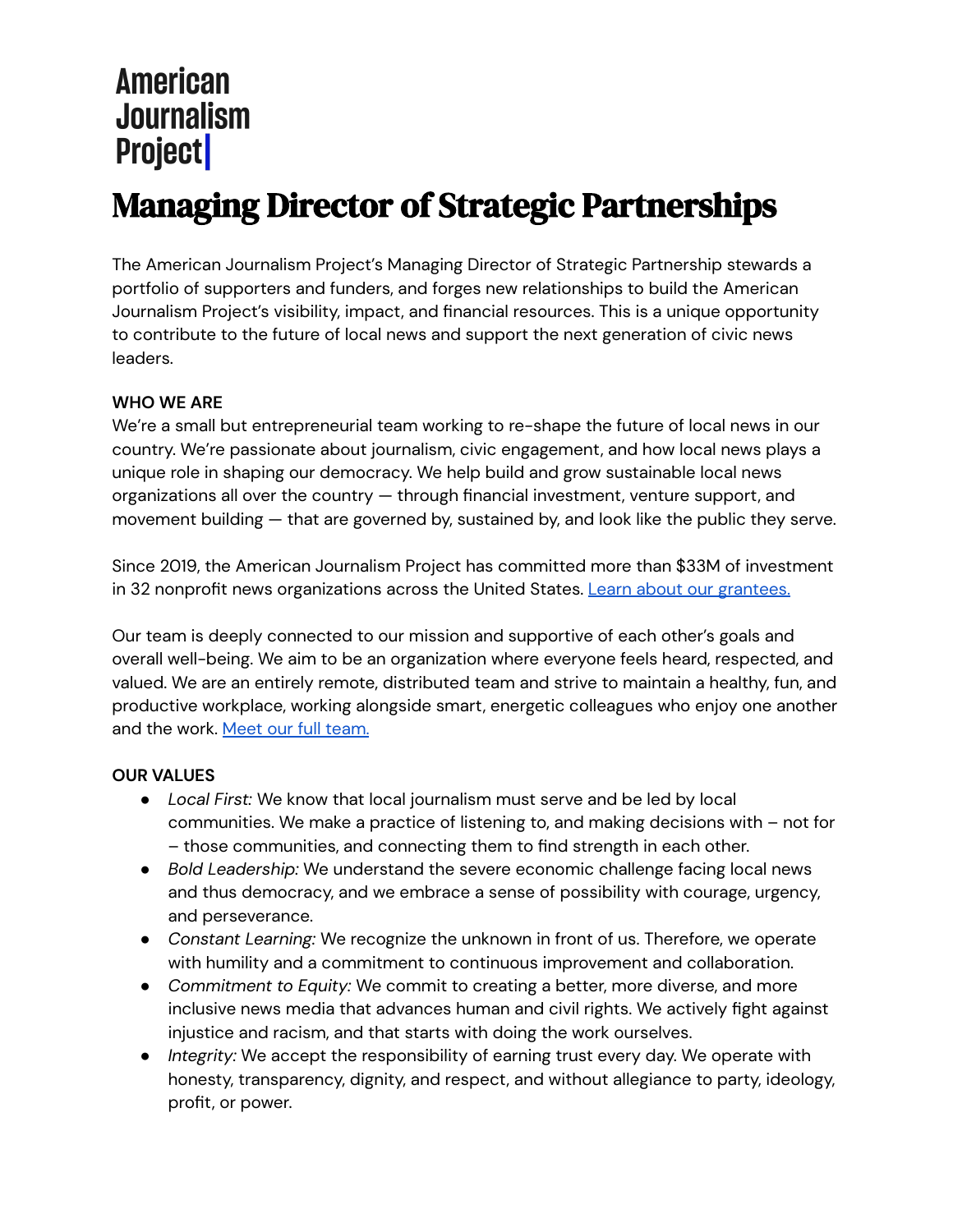#### **POSITION SUMMARY**

The Managing Director of Strategic Partnerships will contribute to our vision for how to expand and diversify American Journalism Project's donor base and pipeline, working closely with other team members to secure funding for our efforts. They will also work closely with our Strategy & Startups team to raise funds for launching new news organizations, and with the entire program team to support fundraising across the grantee portfolio.

Our ideal candidate is an experienced and strategic leader who has a track record of pursuing and securing six- to eight-figure contributions and grants, as well as experience engaging local (place-based) communities and constituencies.

#### **YOUR IMPACT**

Your leadership will help to rally local and national support for local news, playing a critical role in helping to rebuild local news for our democracy.

#### **YOUR TEAM**

The Philanthropy Team at American Journalism Project works to galvanize support towards rebuilding local news. This team has led the organization to raise more than \$53 million dollars for our first philanthropic fund and has launched our second fund with ambitious goals to rally significant contributions from individuals, foundations, and corporations.

The Managing Director of Strategic Partnerships will report to the Chief Development Officer (CDO), and work closely with our Director of Growth Strategy & Investor Relations and Development Analyst. We also expect to hire a Major Gifts Officer this year, whom the Managing Director would supervise.

#### **COMPENSATION & BENEFITS**

Our total compensation package is competitive in the nonprofit and philanthropic sectors, and we are committed to supporting our team with what they need to show up every day ready to bolster the local press our democracy deserves.

We benchmark our salaries against similar organizations, and use a scale that considers job complexity and magnitude of responsibility to determine role levels and corresponding base salaries, as well as regular cost-of-living adjustments. The salary range for this position is \$169,320 - \$186,252. Read about our [benefits](https://www.theajp.org/about/work-with-us/benefits/) here.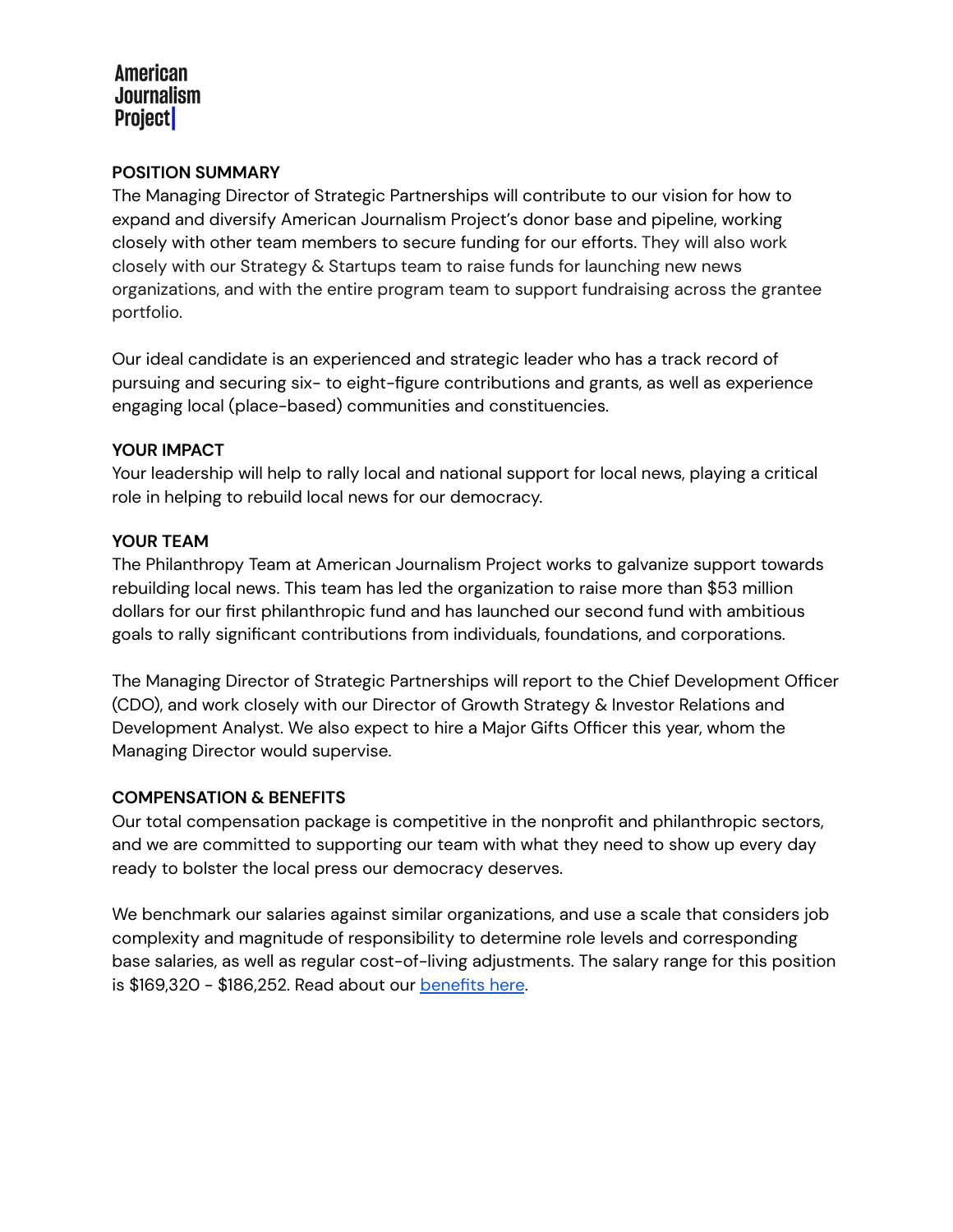#### **JOB RESPONSIBILITIES**

The Managing Director of Strategic Partnerships will have the following responsibilities:

#### *Fundraising portfolio management*

- Oversee two main fundraising portfolios:
	- o Pursuit of new major funders with the potential for significant investment in the American Journalism Project – playing a big role in meeting our overall revenue targets
	- o Pursuit of local philanthropy partnerships (in collaboration with our Strategy & Startups Team) to help build local investment across the country
- Serve as the lead strategist on both of these fundraising portfolios:
	- o Provide leadership throughout cultivation and stewardship efforts, ensuring every element of engagement is strongly executed towards securing revenue
	- o Build new external relationships as appropriate, thoughtfully advancing complex partnerships and demonstrating excellent presentation and communication skills to connect prospects to the mission of the American Journalism Project.
	- o Appropriately leverage CEO, CDO, and/ or appropriate program team members through various points of engagement
	- o Lead on external collateral development for portfolio of donors
	- o Work closely with our Development Analyst and contract support to drive research and new prospecting of donors

#### *Contribute to our fundraising strategy*

- Support the CDO and CEO in the development of the overall fundraising and stewardship strategy, leveraging them as appropriate
- Contribute to defining our fundraising goals and meeting them
- Stay abreast of journalism philanthropy and sector-related trends and advances

#### *Team collaboration*

- Play an active role on the Philanthropy Team; ensure your efforts and priorities align to the overall team goals and provide thought-partnership on cross-portfolio work
- Work closely with the Strategy & Startups Team; collaborate in pursuit of new local philanthropy partnerships. Provide strategic guidance on raising runway capital for startup launches.
- Deeply understand the local philanthropy ecosystem and serve as an internal expert to support our efforts and those of our grantees. Work closely with Success Partners (who directly support our grantees) to build their knowledge and skills.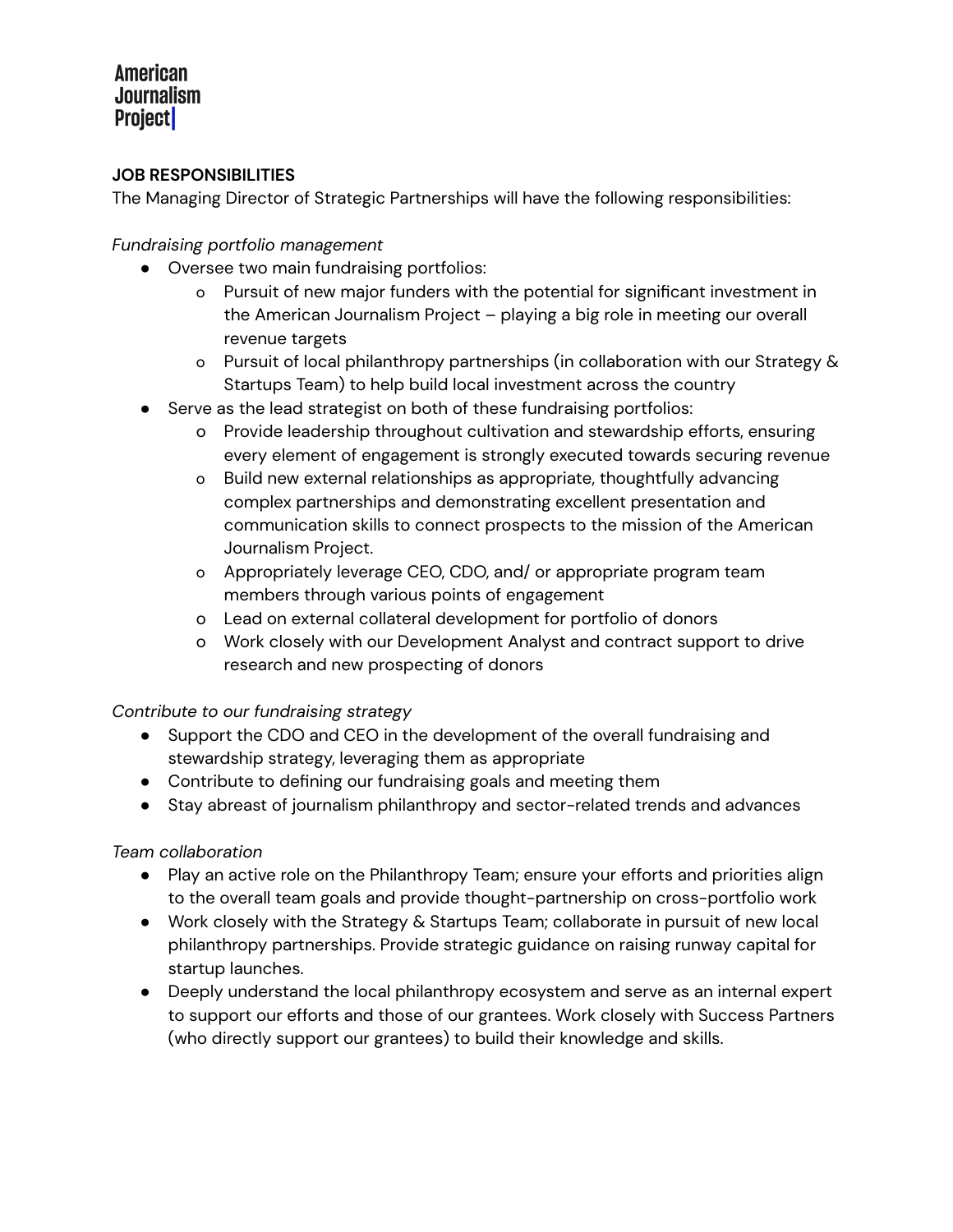*Management & coaching*

- Lead the hiring and onboarding of a Major Gifts Officer in 2022; coach and supervise this new role on our team
- Provide our grantees with direct coaching in best practices for fundraising portfolio strategy, organizational storytelling, and building a compelling case for support

#### **WHO YOU ARE**

What background and skills do you have? We know not all strong candidates will have all the skills we list. That's OK. What else do you bring to the table? Please tell us!

This role might be a fit if you are…

- **Experienced fundraiser**: An ideal candidate would have significant philanthropic experience, a demonstrated track-record of seeking and securing six- to eight-figure gifts, and tangible experience expanding and cultivating existing donor relationships over time. Knowledge and experience in the field of journalism preferred.
- **Excellent communicator and relationship builder:** You excel at written and verbal communications. You are able to effectively communicate strategy and distill impact in a way that can inspire our board, grantees, and external stakeholders.
- **Strategic leader:** You thrive at understanding and navigating through complexity and setting clear strategy and prioritization. You are not afraid to dive into the details and be an individual contributor while also getting on the balcony to set strategy.
- **Goal and mission oriented**: You live and breathe our overall fund goals. You manage against personal goals regularly. You manage and track yourself to goals consistently but you also think very holistically about how we are bringing in new support.
- **Collaborative and agile:** You love people and bring tremendous energy to a meeting. You excel at collaborating across teams without direct authority. You see fundraising as a team sport and leverage others appropriately. You bring others into your thinking on how to advance leads.
- **Systems-thinker and pattern-spotter:** Our goals are cross-organizational and very little can be accomplished without the input and collaboration of others. You love working across teams, spotting patterns, and facilitating processes that enable effective collaboration. You think critically about the way you bring in new supporters and engage them.
- **Bold and mission-oriented:** You wake up every day terrified about the future of local news in our country but boldly optimistic that we can reimagine our country's local news infrastructure. You work with urgency to get us there faster.
- **Fun and supportive:** We are working hard to reimagine the future of local news and our mission is vitally important to the future of our country. But, we also take the time to enjoy each other's company and lift each other up.
- **Committed to equity:** You bring experience of managing across lines of difference.